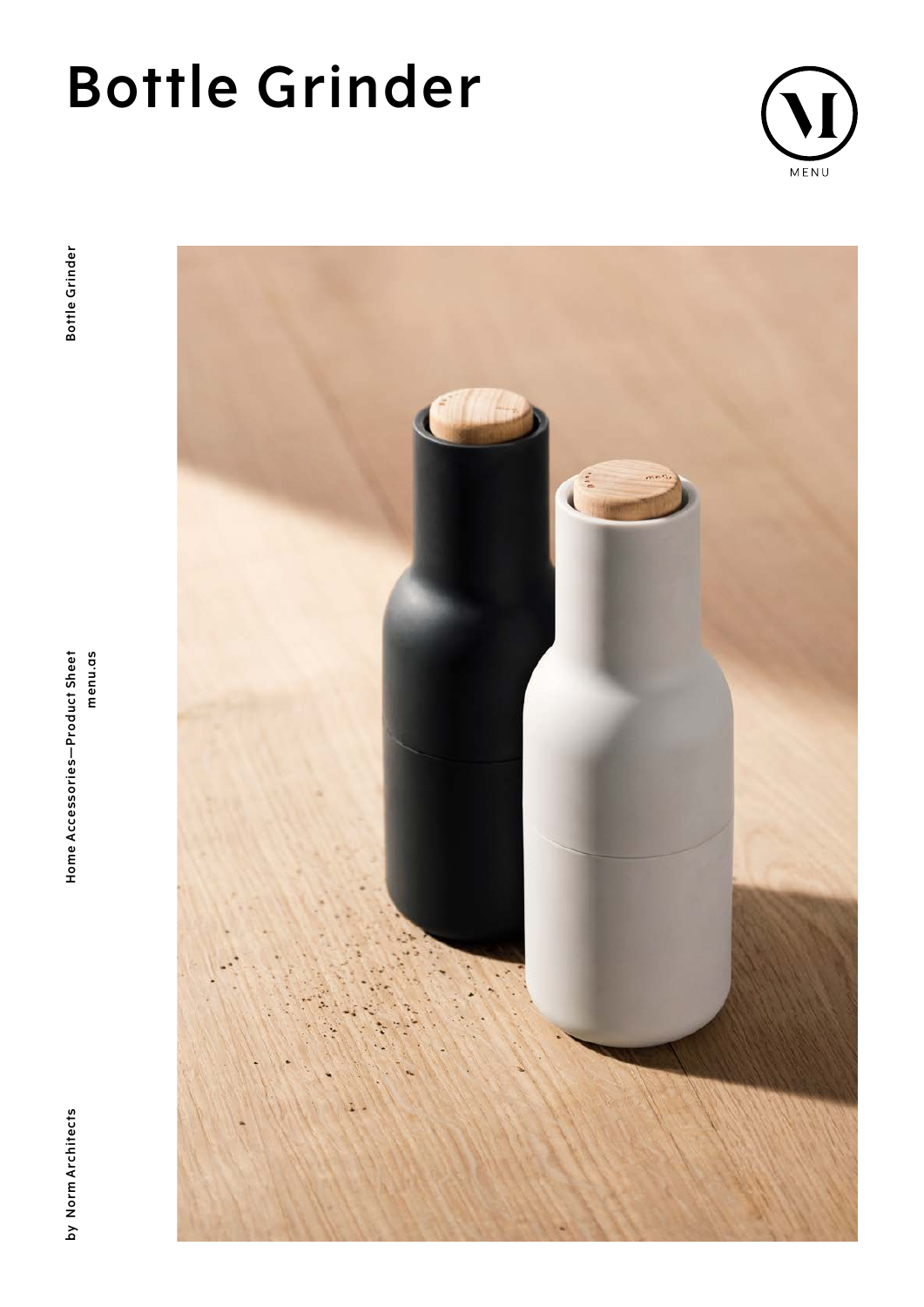# **Bottle Grinder**

### **Product Type**

Salt / Pepper Grinder

# **Production Process**

The grinder core is made from ceramic with a plastic body and silicone coating. The adjustment knob made from turned oak or walnut.

### **Dimension (cm / in)**

H: 20,5 cm / 8,1" Ø: 8 cm / 3,1"

### **Weight item (kg)**

0,6 kg

## **Materials**

Plastic or Stainless Steel, Silicone, Ceramic Grinder, Oak or Walnut Lid

### **Colours**

Classic Blue w. Oak Lid Purple w. Oak Lid Dark Green w. Oak Lid Ash/Carbon w. Oak Lid Ash/Carbon w. Walnut Lid Green/Beige w. Walnut Lid Nude w. Walnut Lid Moss Green w. Walnut Lid

# **Packaging Type** Giftbox

**Packaging Measurement (H \* W \* D)** 21,5 cm \* 8,5 cm \* 16,5 cm

# **Care Instructions**

Avoid placing bottle grinders in direct sunlight. Use a soft dry cloth to clean. For stains, use a light dishwashing soap. Do not use any cleaners with chemicals or harsh abrasives. To avoid screeching sound whilst grinding, make sure the grinder is properly dry before refilling.



### Ø: 8 cm / 3,1''

Steering away from the predictable grinder, the Norm 'Bottle Grinder' is not what you expect to see in a salt and pepper grinder. The form, shaped more like a bottle, cleverly tricks the user to encourage a more playful and experimental interaction with the product. The powerful ceramic mechanism makes the grinder easy to operate and perfect for trying out more than just salt and pepper including spices and grains, nuts, seeds or dried fruits.

# **About the Designer**

Founded in Copenhagen in 2008 by Jonas Bjerre-Poulsen and Kasper Rønn, Norm Architects specialise in residential architecture, commercial interiors, industrial design, photography and art direction. Today, the group regularly collaborates with MENU, helping to drive the evolution of the brand and its product offerings. Norm Architects' name reflects the group's emphasis on the importance of drawing inspiration from norms and traditions within architecture and design – particularly the Scandinavian design principles of timeless aesthetics and natural materials, and the modernist values of restraint and refinement. Guided by these principles, Norm Architects produce design that unites good materials and craftsmanship, while embodying beauty, traditions, history and, most importantly, timeless simplicity, where there is nothing more to add or take away.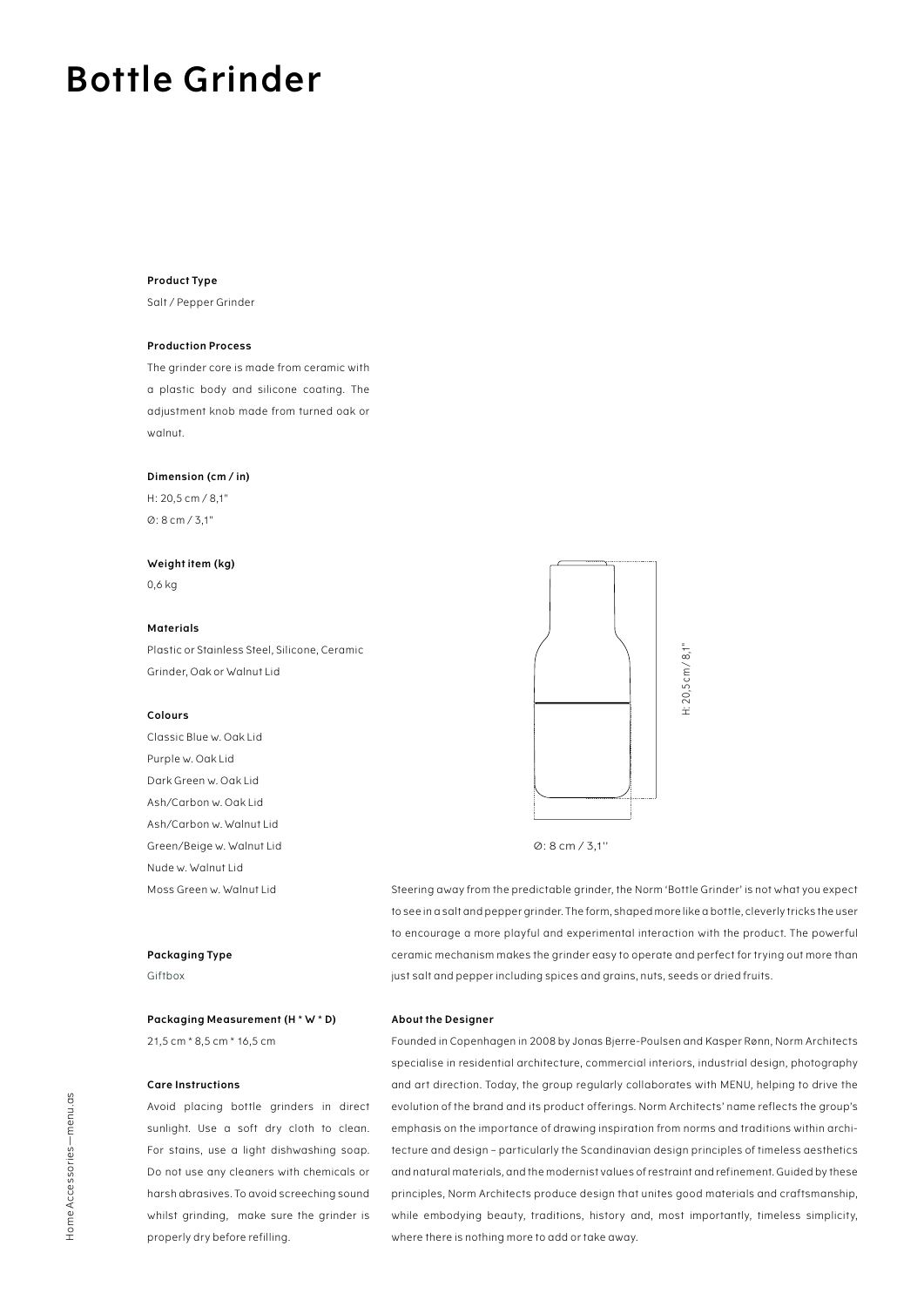# **Bottle Grinder, Oak**



Ash/Carbon 4418399



Classic Blue 4418719



Blues 4418299



Dark Green 4418479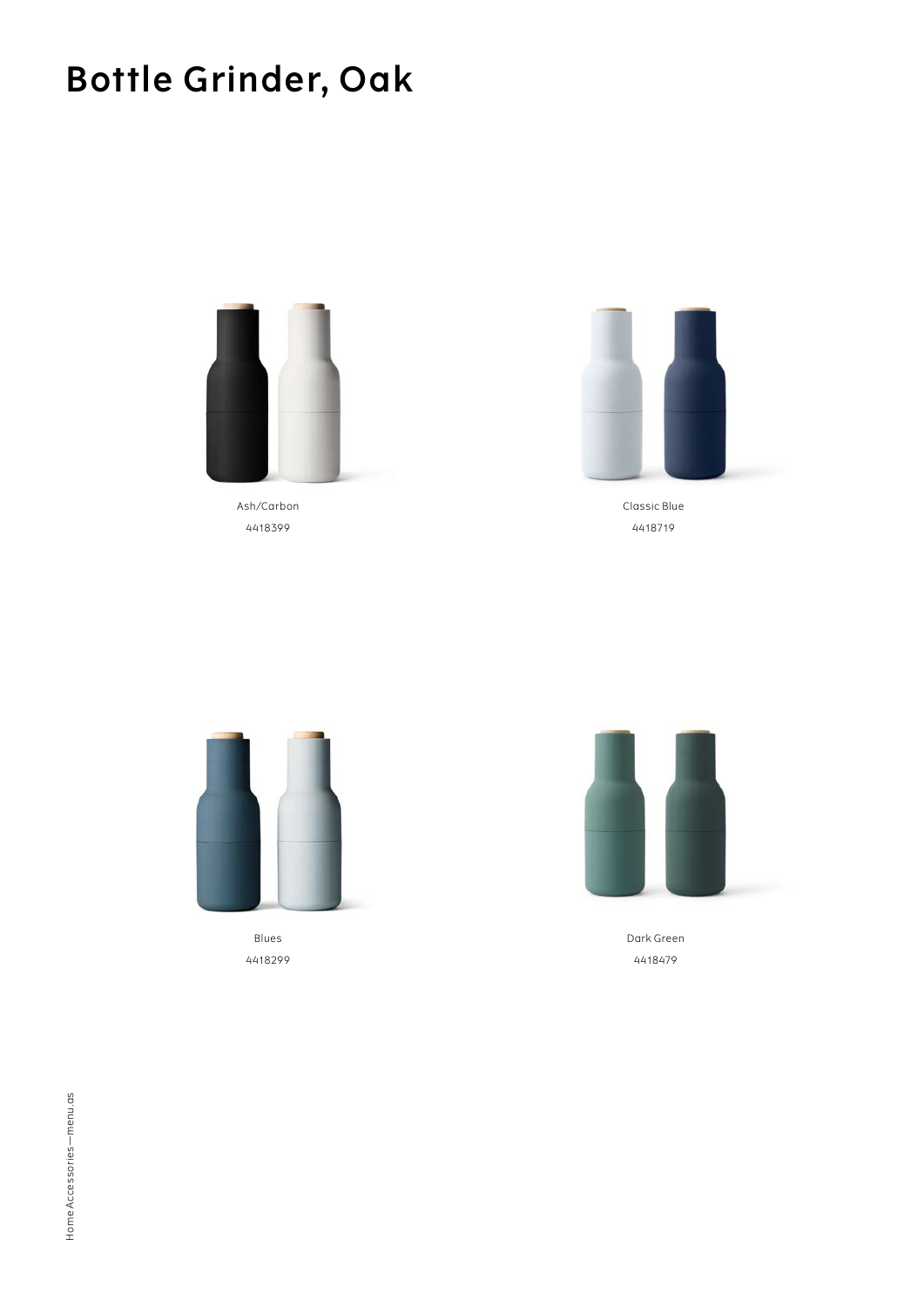# **Bottle Grinder, Walnut**



Hunting Green/Beige 4418459



Ash/Carbon 4418369



Nude 4418769



Moss Green 4418869